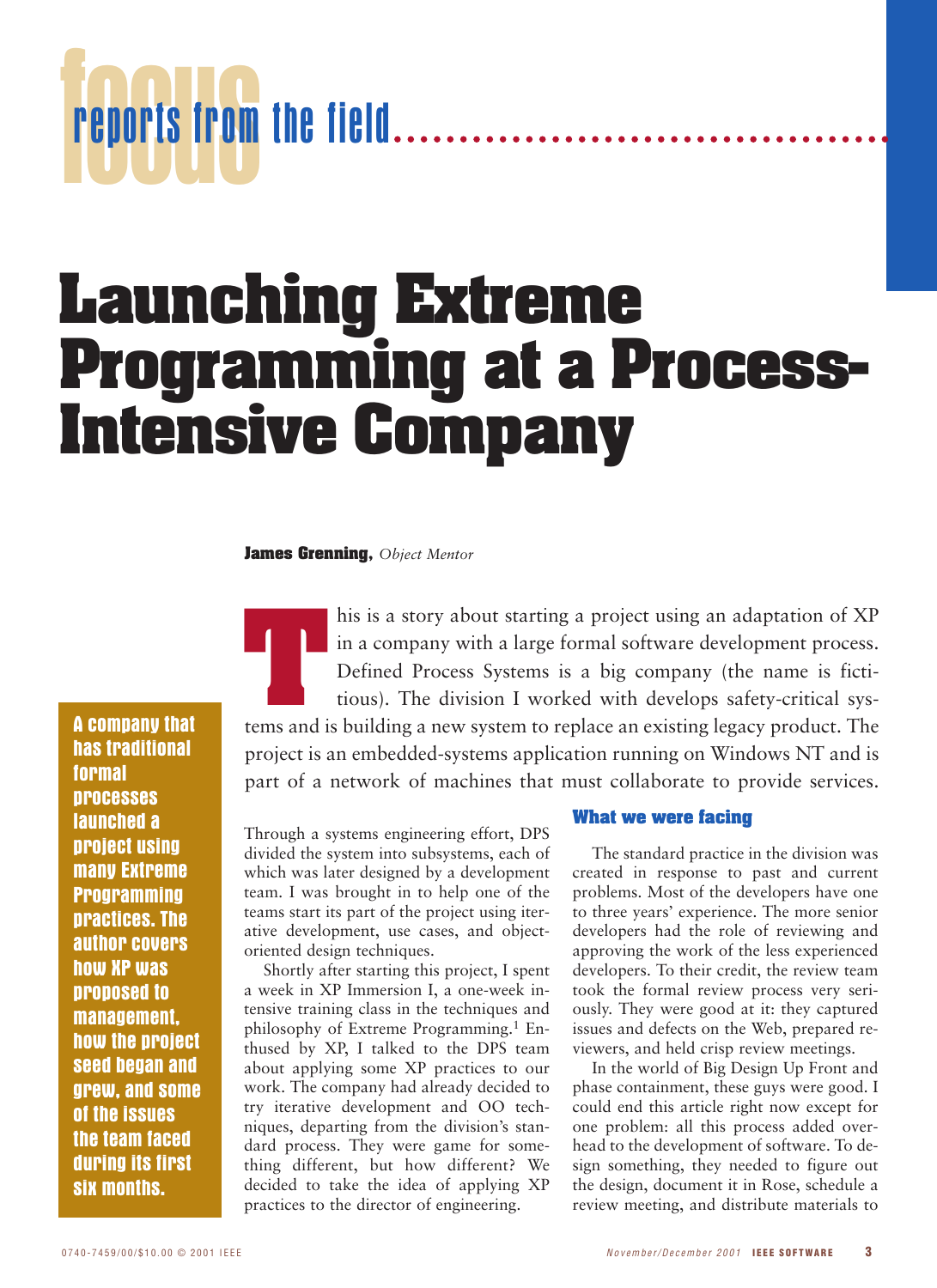**The need for documentation was ingrained in the culture, so we expected concern over XP's lack of formal documentation.** review. Then reviewers had to review the materials and enter issues on the Web, have a review meeting, document the meeting outcome, repair the defects and then close them on the Web, fix documents, and have the changes reviewed again.

All this up-front work was not keeping bugs out of the product. Unrealistic deadlines and surprises late in the project were taking their toll. Products were delivered late. Engineers were just getting their skills to a decent technical depth, but they were also burning out and heading for systems engineering or management.

The team struggled with how to begin the new project. Requirements were in prose format and fully understood only by the person who wrote them.

The list of problems was long: the existing process had a lot of overhead, deadlines were tight, engineers were running away, requirements were partially defined, and they had to get a project started. With all these issues, something had to change. Did they need something extreme like XP? I believed and hoped XP would help.

#### **Choosing your battles**

The DPS culture values up-front requirements documents, up-front designs, reviews, and approvals. Writing the product features on note cards, not doing any up-front design, and jumping into coding were not going to be popular ideas. To people unfamiliar with XP, this sounded a lot like hacking. How did we get by these objections?

Having been introduced to XP, the group understood what the main objections would be as we tried to sell XP to the management team. Like good lawyers, we prepared questions along with the anticipated answers for our presentation. We expected that the decision makers would consider some of the practices dangerous and unworkable at DPS. The need for documentation was ingrained in the culture, so we expected concern over XP's lack of formal documentation. Can the code *be* the design? Can we really build a product without up-front design? What if there is thrashing while refactoring? What about design reviews?

To paraphrase Kent Beck, one of XP's originators, "do all of XP before trying to customize it." I think that is great advice, but for this environment we would never have gotten the okay to mark up the first index card. We decided to choose our battles. We needed to get some of the beneficial practices into the project and not get hurt by leaving other practices behind. We did not omit practices that we didn't feel like doing; we tried to do as many as we could. We used the practices and their interactions as ways to sell around the objections.

We started by identifying the project's goals—to build a working product with reliable operation and timely delivery, with enough documentation to enable effective maintenance (no more, no less), and with understandable source code. This was as objectionable as motherhood and apple pie. The standard process would identify the same objectives.

We all agreed that a reliable working product was a critical output of the project. This was particularly important, as this was a safety-critical system. A tougher question was, what was enough documentation? This was where it got interesting. This application was not your typical XP target application—it was part of a larger system that multiple groups were developing at multiple sites. These other groups were using the standard, waterfall-style DPS process, not XP or short-iteration development. We had a potential impedance mismatch between the XP team and the rest of the project.

#### **How much documentation?**

Proposing no documentation would end the conversation. We decided to keep the conversation going and answer a question with a question. What did we want from our documentation? We needed

- enough documentation to define the product requirements, sustain technical reviews, and support the system's maintainers;
- clean and understandable source code; and
- some form of interface documentation, due to the impedance mismatch between groups.

These answers did not all align with XP out of the book, but they kept the conversation going. XP is not anti-documentation—it recognizes that documentation has a cost and that not creating the documentation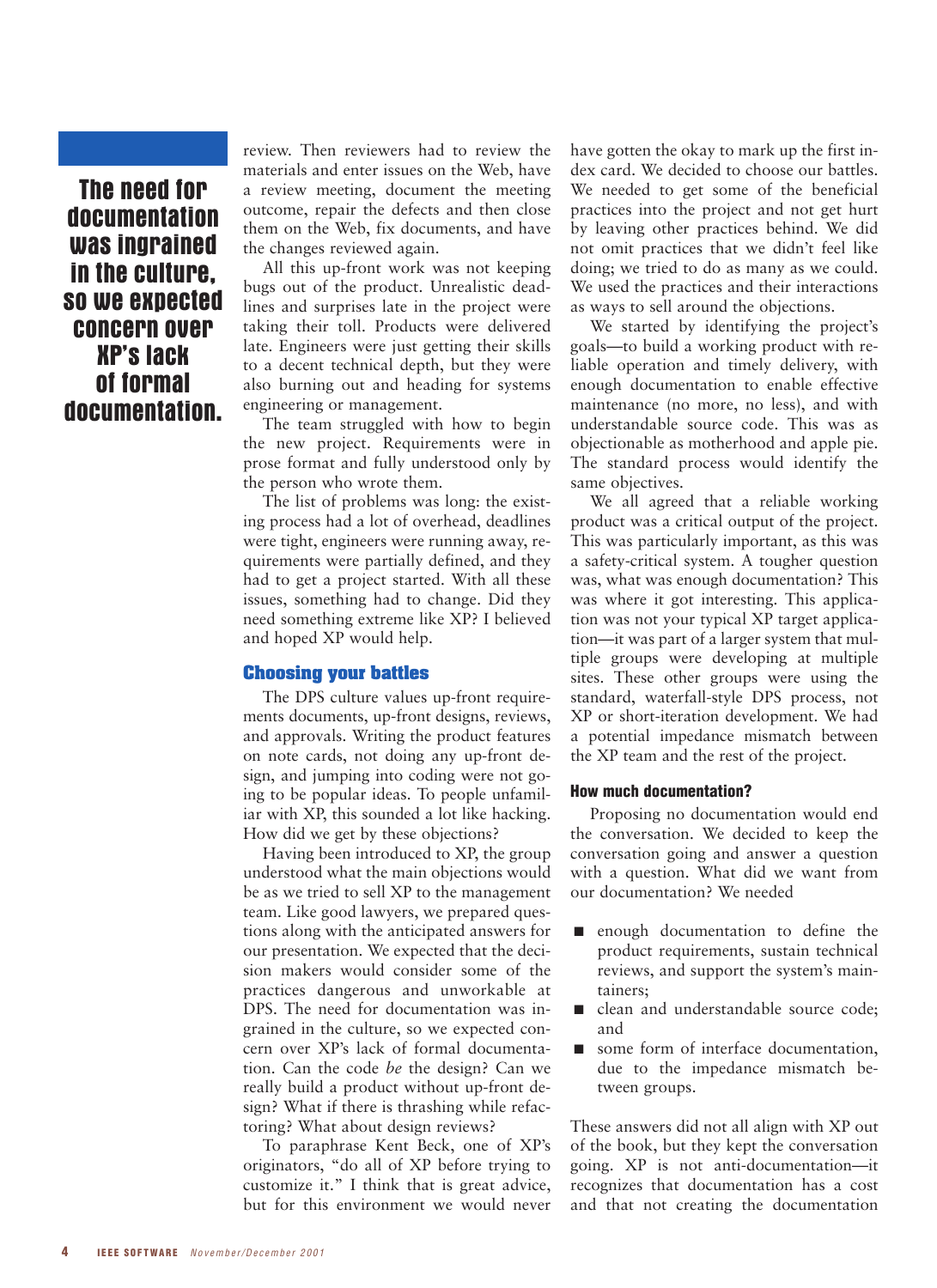might be more cost effective. This, of course, violates conventional wisdom.

After acknowledging and addressing the project's objectives, I led the team through the cost-of-change pitch from Beck's *Extreme Programming Explained*. <sup>1</sup> The director, the manager, and some senior technologists agreed that XP addresses many of their current development problems. They also thought XP right out of the book would not work for them. What did we want to do differently?

Documentation and reviews were going to be the big roadblocks. We heard, "Requirements on note cards!?!" "I can't give a stack of note cards to the test team." "Bob in firmware needs the cards too." "Someone will loose the cards." I noticed that the company's "standard" process allowed use cases in the form described by Alistair Cockburn.<sup>2</sup> This is a text-based method, similar to user stories but with more details. Other DPS groups needed to look at the use cases, so we decided not to fight that battle—we had enough lined up already. We decided to use use cases.

Another objection was "We need documentation for the future generations of engineers that will maintain the product we are building. We need our senior people to look at the design to make sure your design will work." Our answer was that a good way to protect future software maintainers is to provide them with clean and simple source code, not binders full of out-of-date paper. Maintainers always go to the source code; it cannot lie, as documents can. XP relies on the source code being simple and expressive and uses refactoring to keep it that way.<sup>3</sup> The source code is the most important part of the design. At some point, the maintainers will need a high-level document to navigate the system.

A follow-on objection was that what one person thinks is readable source code is not to another. XP addresses this through pair programming. If a pair works hard at making the source readable, there is a really good chance that a third programmer who sees the code will find it readable, too. Plus, with collective code ownership, anyone can change the source code if need be.

Another expected objection was that code was not enough—we needed a documentation or transition strategy for whenever a

project is put on the shelf or transferred to another team. Ideally, the documentation given to the maintainers describes the state of the software at the time it was shelved or transferred. This document can and should be written in a way that avoids needing frequent modification. As maintenance proceeds, the document will likely be neglected. Make the document high level enough so that the usual maintenance changes and bug fixes do not affect it. Let the documentation guide the future developers to the right part of the code—then they can use the highquality, readable, simple source code to work out the details.

Following this strategy will not result in a huge document. Remember, you have some of the best detailed documentation available in the form of automated unit tests—working code examples of exactly how to use each object in the system. XP does not prohibit documentation; just realize it has a cost and make sure it is worth it. You can plan documentation tasks into any iteration. The advice here is to document what you have built, not what you anticipate building.

The next follow-on objection was that we'd never do the document at the end of the project. My reply: So, you would rather do a little bit at a time, and have to keep changing and rewriting it? Doesn't this sound like it will take a lot time? It does! So the management team must stick to its guns and do the high-level documentation task at the end of the project. Pay for it with less time wasted during development.

#### **Reviews**

The director did not completely buy into this one and hence the final objection: "I still have my concerns. What if the design is no good? Do I have to wait until the end of the project to find out?" Pair programming was not reason enough for the management team to give up their review process. The big problem with DPS's development process was that it guaranteed that development would go slowly. The process went something like this: create a design, document it in Rose, schedule a review meeting, distribute the materials, have everyone review the materials, have the review meeting, collect the issues, fix the issues, maybe do another review, then finally write some code to see if the design works. This made sure the cost of change was high.

**Documentation and reviews were going to be the big roadblocks.**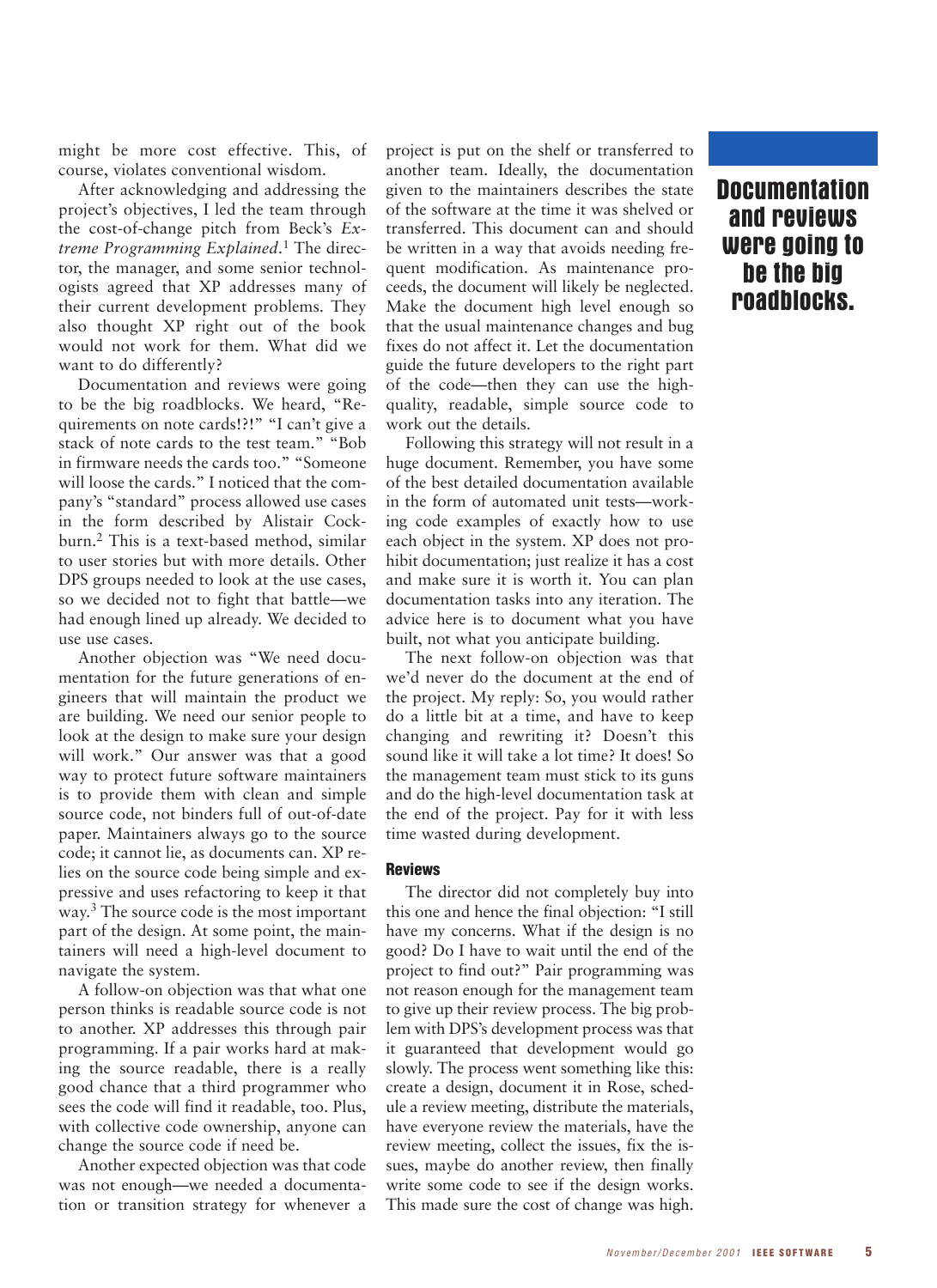# **At the beginning of a project, you need to believe that the design can and will evolve.**

Because of the safety-critical nature of the application, the management team was not willing to give up on reviews.

I proposed a more efficient way to do the reviews: the ask-for-forgiveness (rather than ask-for-permission) design process. We let the development team work for a month at a time on the system. At the end of the month, they assembled and reviewed a design-as-built review package. This took the review off the critical path, so the review process did not slow down the team. We agreed to document the significant designs within the iteration and review them with the review team. We gave the remaining issues that the reviewers found to the next iteration as stories. The idea here was to spend a small amount of time in the iteration documenting the design decisions that month. As it turned out, we really did not have to ask for forgiveness at all.

#### **It's not about XP**

It's about building better software predictably and faster. We compromised on a number of issues, but we did have agreement to use most of the XP practices: test-first programming, pair programming, short iterations, continuous integration, refactoring, planning, and team membership for the customer. Table 1 describes the XP practices we used and how we modified them to suit our needs. We added some process and formality: use cases, monthly design reviews, and some documentation. This adaptation of XP was a significant change in how DPS developed software, and we hoped to prove it was an improvement. The director thought XP offered a lot of promise for a better way to work that could lead to improved quality, faster development, better predictability, and more on-the-job satisfaction ("smiles per hour"). He said we were "making footprints in the sand." If we could improve quality, job satisfaction, productivity, or predictability, the director thought it might be worth doing XP. If we could improve any two of those factors, he thought there would be a big payoff.

The problems of poor quality, delivery delays, long delivery cycles, and burned-out engineers plague the software industry. XP struck a cord with our team's leaders. The techniques appeared to address some of the problems the team was facing, and the focus on testing and pair programming could help

them build a quality product. XP's iterative nature could help the team determine how fast it could go and give the management team the feedback it needed. So, it's about getting the job done. XP is a set of techniques that seemed promising.

Projects can get stalled in the fuzzy front end.<sup>4</sup> This is a problem, especially in waterfall projects, where you must define all the requirements prior to starting the design process. In XP, as soon as you have defined a couple weeks' worth of user stories, development can start. Think of how hard it is to shave a month off the end of a project. Now think of how easy it would be to save that month just by starting development as soon as you have identified a month's worth of stories. Story development occurs concurrently with story implementation.

#### **The first iteration**

The team had three people, a customer and two developers, including me. We started by getting the unit test tool CppUnit set up and integrated with our development environment, VC++. This did not take long—the tools are pretty easy to use.

The project's customer (our systems engineer) gave us a requirements document. As we identified a functional requirement, we wrote it on a card. Each card named a use case. We did not bother to elaborate the use cases, just name them; in a few days, we had identified 125 use cases named. Picking the most important ones was relatively easy using this list.

In XP, the customer chooses the most valuable user stories and discusses them with the programmers. We were using use cases, a similar idea; our customer chose the most valuable use cases and elaborated them. For the early iterations, we decided to ignore use case extensions (which hold the special cases or variations) and keep the product definition simple.<sup>2</sup> We just assumed there were no special cases or error cases; because we were using XP, we believed we could ignore the details and not be penalized later. We also did not bother using use case diagrams, because they did not add any value to the development team. Our main goal in the first iteration was to build a little bit of the product, get some experience, and build some skill and confidence.

At the beginning of a project, you need to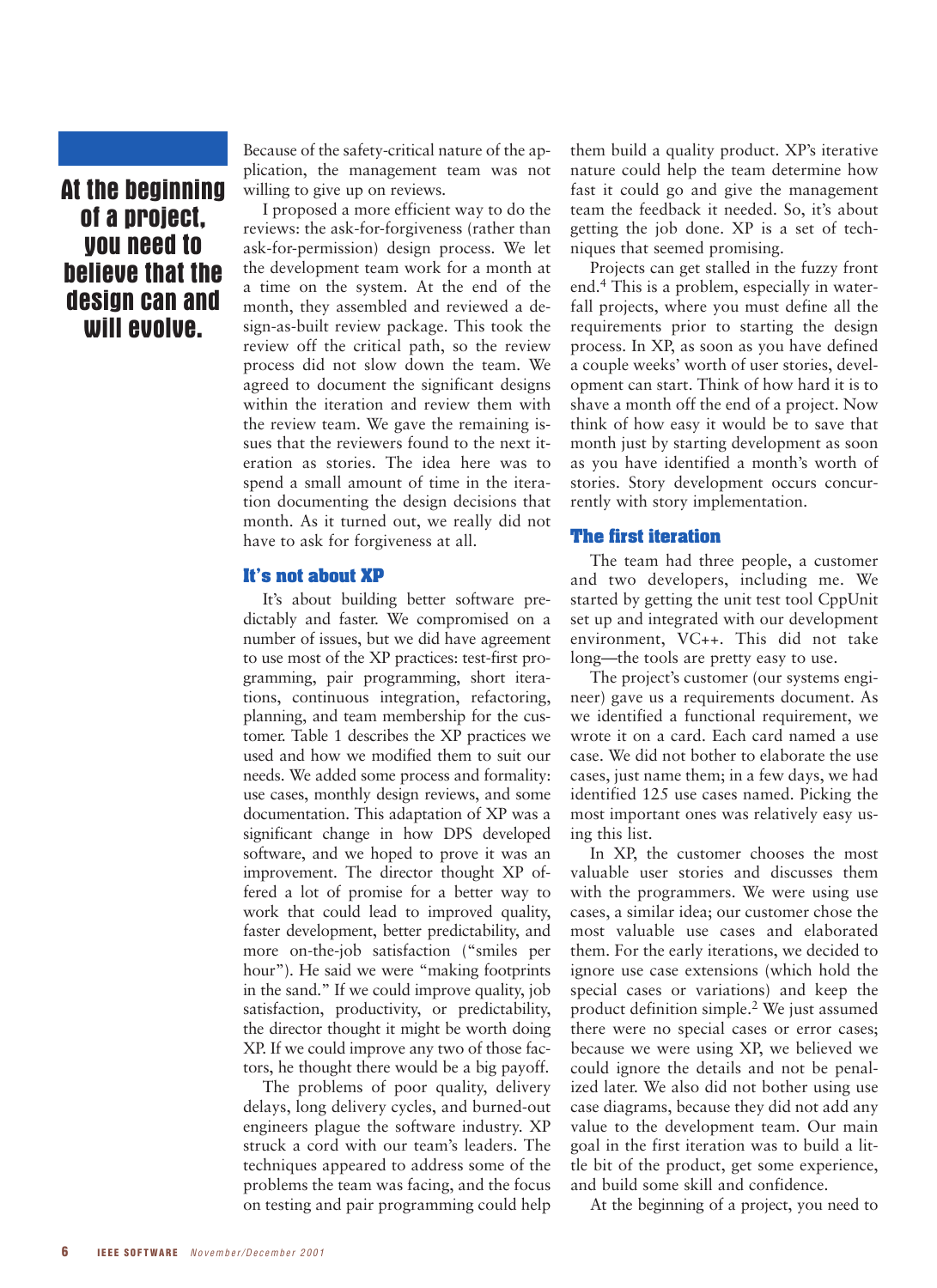## **Table 1**

| <b>Summary of XP practices used</b>  |                        |                                                                                                                                                                                                                                                                                                 |
|--------------------------------------|------------------------|-------------------------------------------------------------------------------------------------------------------------------------------------------------------------------------------------------------------------------------------------------------------------------------------------|
| <b>XP</b> practice                   | <b>Adoption status</b> | <b>Our experience</b>                                                                                                                                                                                                                                                                           |
| Planning game                        | Partially adopted      | The team practiced scope limiting, task breakdown, and task signup techniques. We<br>used use cases rather that user stories. We wrote the use cases from an existing<br>requirements document and stored them in a database.                                                                   |
| Small releases                       | Adopted                | Iterations were one month long.                                                                                                                                                                                                                                                                 |
| Metaphor                             | Not adopted            | A metaphor had not yet evolved, and we didn't develop one. Instead, a high-level<br>design evolved and was recorded in a small set of UML diagrams and explanatory<br>text. It played the role of our metaphor.                                                                                 |
| Simple design                        | Adopted                | The design did not have anticipatory elements. A monthly design-as-built review<br>let the senior people monitoring the project see the team's design decisions.                                                                                                                                |
| <b>Functional testing</b>            | Adopted                | We developed functional tests in a custom scripting language. The tests demonstrated<br>that the application logic met the customer's need. However, the team got behind on<br>automated acceptance tests. This is not recommended.                                                             |
| Test-first design                    | Adopted                | We wrote the first line of production code using test-first design. We wrote the program in<br>C++ and used CppUnit 1.5 as our unit test tool.                                                                                                                                                  |
| Refactoring                          | Adopted                | We refactored regularly, and the design evolved smoothly.                                                                                                                                                                                                                                       |
| Pair programming                     | Adopted                | We could develop tests, interfaces, and simulations on our own but used pair programming<br>to create production code.                                                                                                                                                                          |
| Collective ownership                 | Adopted                | We collectively owned the code. On one occasion, new code that required special<br>knowledge resulted in a module owned by one programmer. Development slowed on<br>that part of the system.                                                                                                    |
| Continuous integration               | Adopted                | During our first iteration, continuous integration was no problem. As soon as we added a<br>second pair to the project, the team had integration problems. We quickly learned how<br>to avoid collisions and do merges.                                                                         |
| 40-hour week<br>(a sustainable pace) | Adopted                | The team worked at a sustainable pace. A couple times, we put in overtime to meet the<br>iteration goals.                                                                                                                                                                                       |
| On-site customer                     | Partially adopted      | A systems engineer acted as the on-site customer. We derived our acceptance tests from the<br>use cases. The customer was not directly responsible for these tests. The team scared the<br>customer a couple times by delivering his use cases in less time than it took him to define<br>them. |
| Coding standards                     | Adopted                | The main coding standard was "make the code look like the code that is already there."<br>The team used header and Cpp file source templates to provide the company-required<br>comment blocks. The comment blocks were mainly noise that hid the code.                                         |
| Open workspace                       | Not adopted            | There was no open workspace. Workstations were in the corners, making pair<br>programming awkward. The roadblocks to building a team workspace were political.                                                                                                                                  |

believe that the design can and will evolve. Otherwise, the desire to do up-front specification work will put the team into analysis paralysis. Knowing that the design can evolve sets the team free to start building the system as soon as some functionality is identified. Simplifying assumptions keeps complexity out of the code, at least temporarily. John Gall wrote, "A complex system that works is invariably found to have evolved from a simple systems that works."5 Thus, it really helps to make these simplifying and scope-limiting decisions in *each* iteration. This lets the core features drive the design.

We had a planning meeting and discussed the features that were to be included in the first iteration. My partner and I had OOD experience but no real XP experience (except for the week I spent in class). We wanted a

guide to our first iteration, so we spent about half a day with a whiteboard looking at design ideas. Because we were unsure of XP, we were not sure if we could really start coding without doing some design. We did a little bit of design, or as we called it a Little Design Up Front (LDUF). Ron Jeffries calls this a Quick design session.<sup>6</sup>

In our LDUF session, we found a group of collaborating objects we thought would meet the needs of our first stories. We worked from hand-drawn copies, not bothering with a diagramming or CASE tool. We knew things would change, and we did not want to spend our time making it look pretty. It gave us confidence and a vision of where we were going.

During the iteration planning meeting and our LDUF session, we identified some of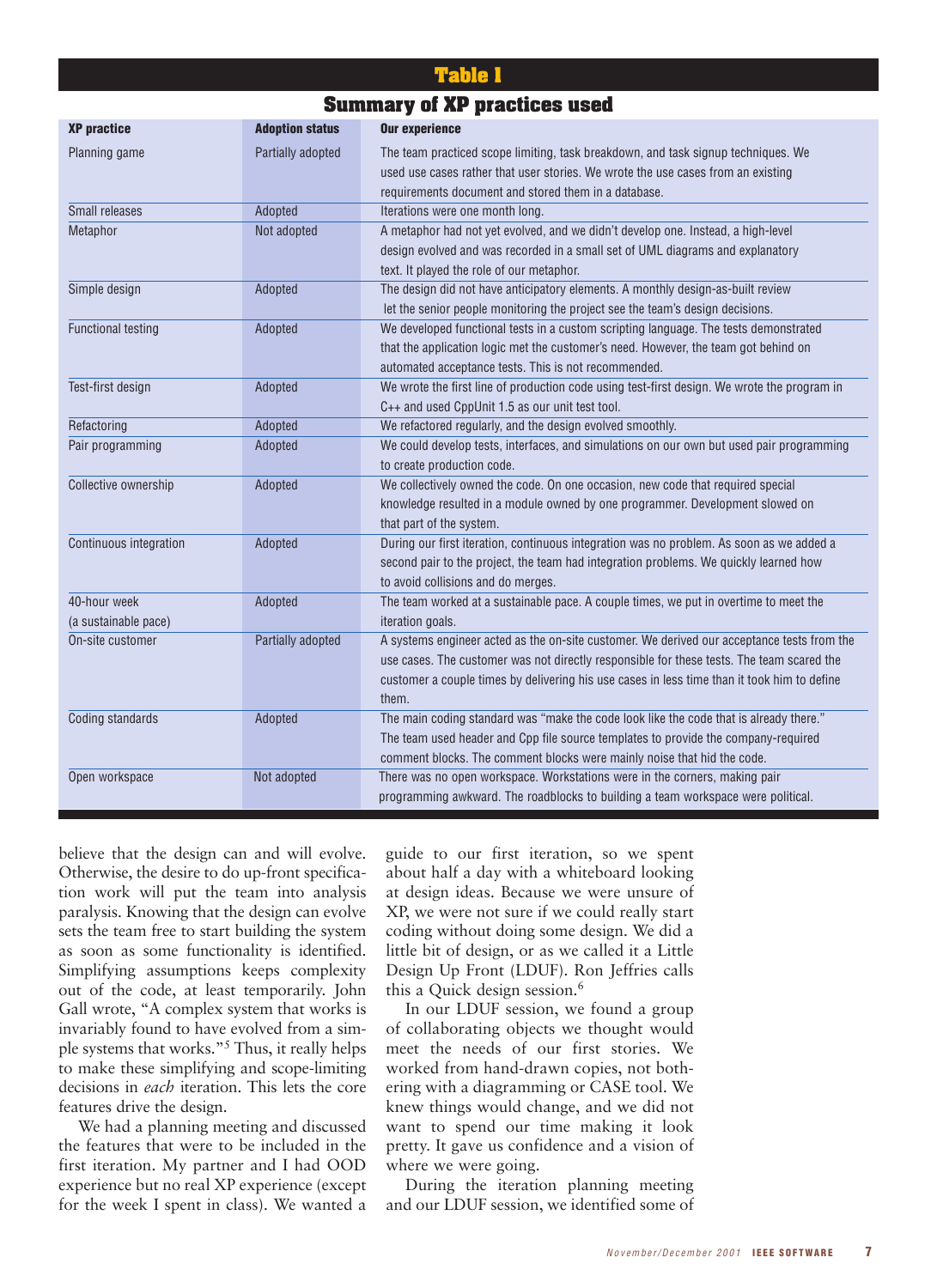#### **Figure 1. Simulating the interface by creating a Mock Object.**



the interfaces we needed to support the iteration 1 features. These acted as placeholders for the real hardware. We then added a simulation of the interface by creating a Mock Object (see Figure 1).7 This facilitated development and also kept volatile entities such as the database schema, GUI, hardware dependencies, and protocol from creeping into the application logic. We witnessed an example of designing for testability leading to reduced coupling in the application.

So we sat down to write our first line of code. We picked a candidate class from our hand-drawn LDUF diagram and followed the test-first design process. Figure 2 represents the test-first design process, XP's innermost feedback loop. Our first line of code was a test. The test did not compile. We fixed the compile. We ran the test. It failed. We fixed the test. We were finally in maintenance! Figure 2 presents a high-level look at XP's iterative process.

We also established pair-programming guidelines. We could develop test cases, simulators, and interface classes on our own but had to do all other production code in

pairs. The first iteration had significant downtime, considering only one pair was working on the project. Meetings were a real productivity killer. Pair programming was fun and intense; we were able to stay on task. If one partner lost track of where we were going, the other partner quickly resynched their efforts. We taught each other about the tools and learned new skills.

The coding standard is a team agreement to make the code look the same—it is the team's code, so it should all look the same. It turned out that my partner and I had a compatible coding style. As more people joined the team, we established a self-documenting coding standard: "Make the new or modified code look like the code that is already there." Cool, a one-line coding standard! However, there was pressure to use the division's coding standard. From a "choosing your battles" point of view, we gave into using the standard comment blocks in front of each function.

#### **Later iterations**

We planted a seed of functionality at the center of this subsystem application and simulated its interactions with its environment. We brought in new stories that made the seed grow, incrementally adding new functionality and complexity. From its simple beginning of a half dozen classes and a few simulations, the clean, loosely coupled design evolved to about 100 classes.

Unit test volume grew. The unit tests saved us numerous times from unexpected side-effect defects. We could fix the defects immediately by adding the code that broke the tests.

We created our own acceptance test scripting language to drive transactions into the system and used text file comparisons of simulation output to confirm system operation. We were able to design simulations that stressed the system beyond the limits expected in the field. Unfortunately, the team got behind in acceptance testing. I do not recommend this.

#### **Evolutionary design**

Evolutionary design relieved a lot of pressure from the team. We didn't have to create the best design of all time for things we were not quite sure about—only the best design for what we knew about at that moment. We made good design decisions one at a time. Our automated tests and refactoring gave us the confidence that we could

#### **Figure 2. The test-first design process.**